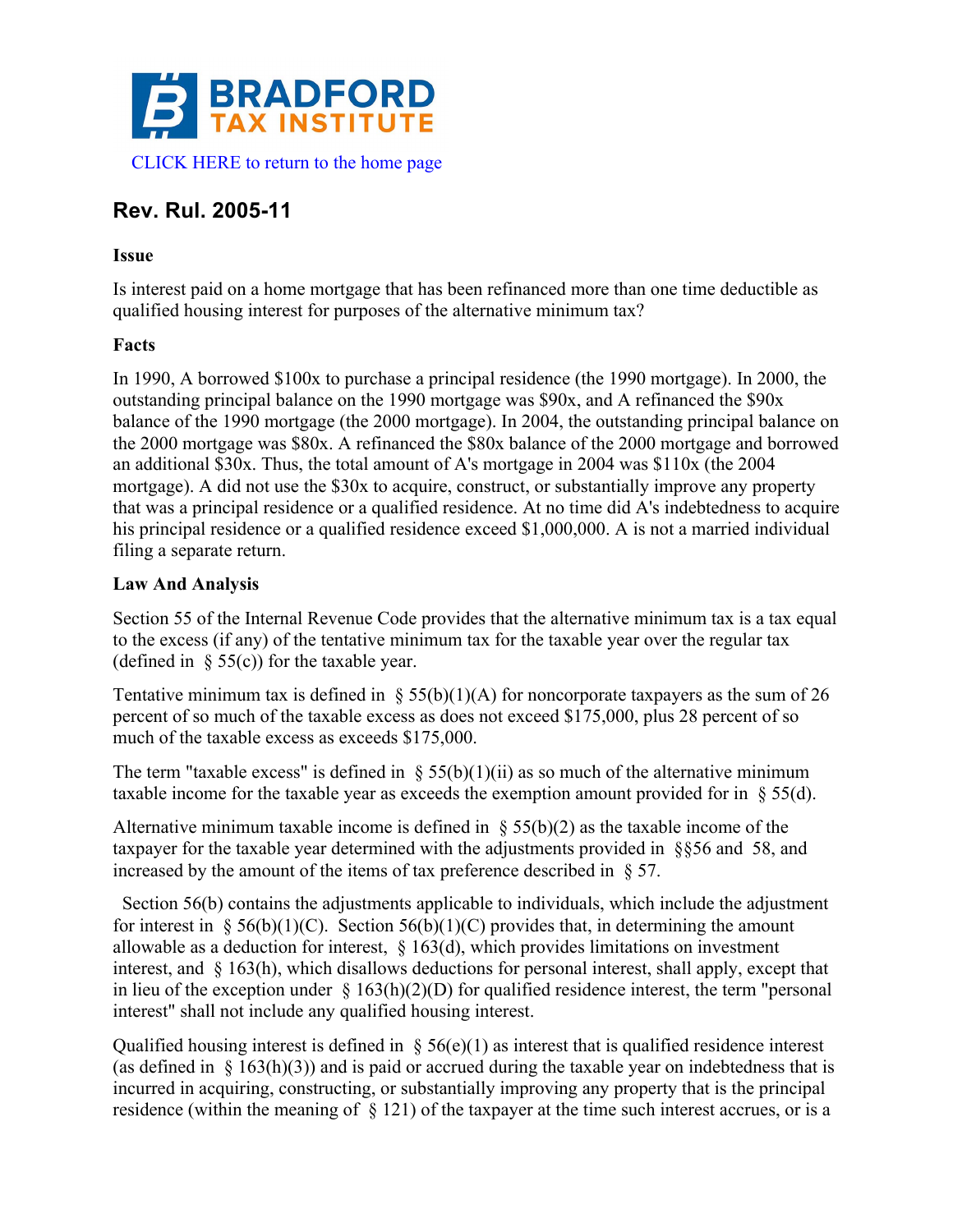qualified dwelling that is a qualified residence (within the meaning of  $\S$  163(h)(4)). In addition, the last sentence of  $\S 56(e)(1)$  provides that qualified housing interest includes interest on any indebtedness resulting from the refinancing of indebtedness meeting the requirements of qualified housing interest, but only to the extent that the amount of the indebtedness resulting from such refinancing does not exceed the amount of the refinanced indebtedness immediately before the refinancing.

The legislative history to the enactment of § 56 as part of the Tax Reform Act of 1986 states "It is clarified that, for minimum tax purposes, upon a refinancing of a loan that gives rise to qualified housing interest, interest paid on the loan is treated as qualified housing interest to the extent that (1) it so qualified under the prior loan, and (2) the amount of the loan was not increased." H.R. Conf. Rep. No. 841, 99th Cong., 2d Sess., vol. II, at 259 (1986).

 Section 163(h) of the Code provides that, in the case of a taxpayer other than a corporation, no deduction shall be allowed for personal interest paid or accrued during the taxable year. Under § 163(h)(2)(D), personal interest does not include qualified residence interest.

Qualified residence interest is defined in  $\S$  163(h)(3) as any interest that is paid or accrued during the taxable year on acquisition indebtedness or home equity indebtedness with respect to any qualified residence of the taxpayer. Section 163(h)(3)(B) defines acquisition indebtedness as any indebtedness that is incurred in acquiring, constructing, or substantially improving any qualified residence of the taxpayer and is secured by such residence. Section  $163(h)(3)(B)$  also provides that acquisition indebtedness includes any indebtedness secured by such residence resulting from the refinancing of indebtedness meeting the requirements of acquisition indebtedness, or refinancing of acquisition indebtedness, but only to the extent the amount of the indebtedness resulting from such refinancing does not exceed the amount of the refinanced indebtedness. Under  $\S$  163(h)(3)(B)(ii), the aggregate amount of acquisition indebtedness for any period cannot exceed \$1,000,000 (or \$500,000 in the case of a married individual filing a separate return).

The term "qualified residence" is defined in  $\S$  163(h)(4)(A) as the principal residence (within the meaning of § 121) of the taxpayer and one other residence of the taxpayer that is selected by the taxpayer for the taxable year and that is used by the taxpayer as a residence (within the meaning of  $$280A(d)(1)$ .

The 1990 mortgage is indebtedness incurred in acquiring A's principal residence. The interest paid or accrued on the 1990 mortgage meets the requirements of qualified residence interest under  $\S$  163(h)(3). Thus, the interest paid or accrued by A on the 1990 mortgage is qualified housing interest for purposes of the alternative minimum tax.

The last sentence of  $\S$  56(e)(1), as clarified by the legislative history, indicates that when  $\S$ 56(b)(1)(C) was enacted as part of the alternative minimum tax provisions, Congress intended that interest with respect to a refinancing of a loan that gives rise to qualified housing interest would be deductible for alternative minimum tax purposes to the extent the amount of the loan was not increased. When A refinanced the 1990 mortgage in 2000, the refinanced amount equaled the amount of the outstanding principal. Thus, the interest paid or accrued on the 2000 mortgage is deductible as qualified housing interest for purposes of the alternative minimum tax because the interest on the 1990 mortgage is qualified housing interest and the amount of the loan is not increased.

Similarly, when A refinanced the 2000 mortgage in 2004, the interest on the 2004 mortgage is qualified housing interest to the extent of the outstanding principal balance of the 2000 mortgage